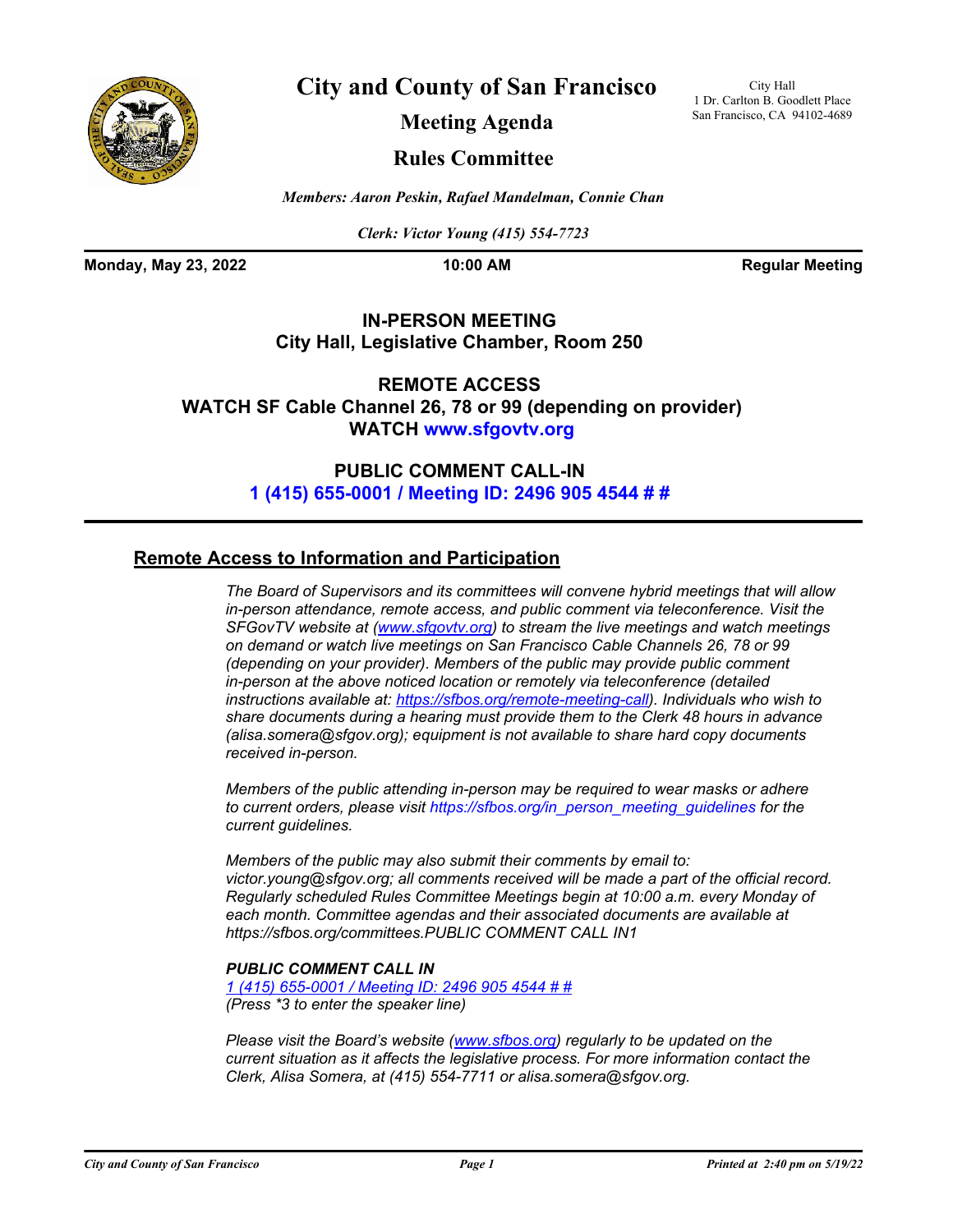# **ROLL CALL AND ANNOUNCEMENTS**

## **COMMUNICATIONS**

## **AGENDA CHANGES**

# **REGULAR AGENDA**

### **1. [220167](http://sfgov.legistar.com/gateway.aspx?m=l&id=38362) [Appointments, Public Works Commission]**

Hearing to consider appointing two members, terms ending July 2, 2024, to the Public Works Commission. (Clerk of the Board)

Seat 1, initial appointment, must be a professional engineer licensed in CA with background in civil, mechanical or environmental engineering for a four-year term ending July 2, 2024;

Seat 5, initial appointment, must be a member of the public, for a four-year term ending July 2, 2024.

2/16/22; RECEIVED AND ASSIGNED to the Rules Committee.

*1 seat / 1 applicant* 

*Fady Zoubi, seat 5*

*The Chair intends to entertain a motion to refer this item to the full Board as a Committee Report for consideration on May 24, 2022.*

### **2. [220511](http://sfgov.legistar.com/gateway.aspx?m=l&id=38703) [Mayoral Appointment, Public Works Commission - Lynne Newhouse Segal]**

Motion approving/rejecting Mayor's nomination for the appointment of Lynne Newhouse Segal to the Public Works Commission, for a term ending July 2, 2026. (Clerk of the Board)

(Charter, Section 4.141, provides that this nomination is subject to confirmation by the Board of Supervisors and shall be the subject of a public hearing and vote within 60 days from the date the nomination is transmitted to the Clerk of the Board. If the Board fails to act on the nomination within 60 days of the date the nomination is transmitted to the Clerk, then the nominee shall be deemed approved. Transmittal date: May 2, 2022.)

5/3/22; RECEIVED AND ASSIGNED to the Rules Committee.

*The Chair intends to entertain a motion to refer this item to the full Board as a Committee Report for consideration on May 24, 2022.*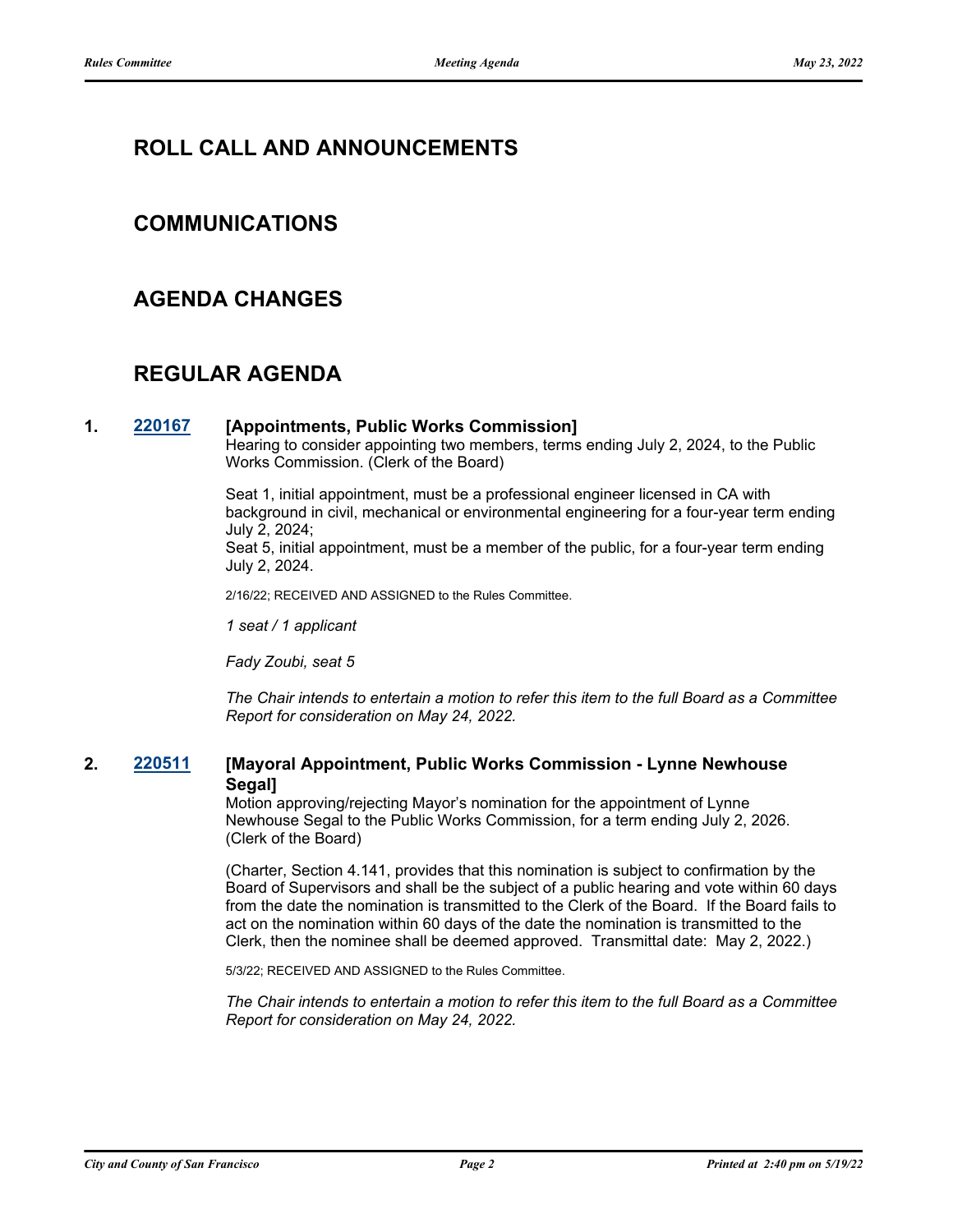## **3. [220489](http://sfgov.legistar.com/gateway.aspx?m=l&id=38681) [City Controller Appointment, Public Works Commission - Lauren Post]** Motion approving/rejecting City Controller Ben Rosenfield's nomination for the

appointment of Lauren Post to the Public Works Commission, for a term ending July 2, 2024. (Clerk of the Board)

(Charter, Section 4.141, provides that this nomination is subject to confirmation by the Board of Supervisors and shall be the subject of a public hearing and vote within 60 days from the date the nomination is transmitted to the Clerk of the Board. If the Board fails to act on the nomination within 60 days of the date the nomination is transmitted to the Clerk, then the nominee shall be deemed approved. Transmittal date: April 27, 2022.)

5/3/22; RECEIVED AND ASSIGNED to the Rules Committee.

*The Chair intends to entertain a motion to refer this item to the full Board as a Committee Report for consideration on May 24, 2022.*

### **4. [220559](http://sfgov.legistar.com/gateway.aspx?m=l&id=38751) [City Controller Appointment, Sanitation and Streets Commission - Christopher Simi]**

Motion approving/rejecting City Controller Ben Rosenfield's nomination for the appointment of Christopher Simi to the Sanitation and Streets Commission, for a term ending July 1, 2026. (Clerk of the Board)

(Charter, Section 4.139(b), provides that this nomination is subject to confirmation by the Board of Supervisors and shall be the subject of a public hearing and vote within 60 days from the date the nomination is transmitted to the Clerk of the Board. If the Board fails to act on the nomination within 60 days of the date the nomination is transmitted to the Clerk, then the nominee shall be deemed approved. Transmittal date: May 9, 2022.)

5/10/22; RECEIVED AND ASSIGNED to the Rules Committee.

*The Chair intends to entertain a motion to refer this item to the full Board as a Committee Report for consideration on May 24, 2022.*

### **5. [220630](http://sfgov.legistar.com/gateway.aspx?m=l&id=38822) [Appointment, SOMA Community Stabilization Fund Community Advisory Committee]**

Hearing to consider appointing one member, term ending December 1, 2023, to the SOMA Community Stabilization Fund Community Advisory Committee. (Clerk of the Board)

Seat 4, succeeding Allan Manalo (resigned), must meet one or more of the requirements listed in Administrative Code, Chapter 5, Article XXVII, Section 5.27-2, for the unexpired portion of a four-year term ending December 1, 2023.

5/19/22; RECEIVED AND ASSIGNED to the Rules Committee.

*1 seat / 1 applicant*

*Norman Lynde, seat 4*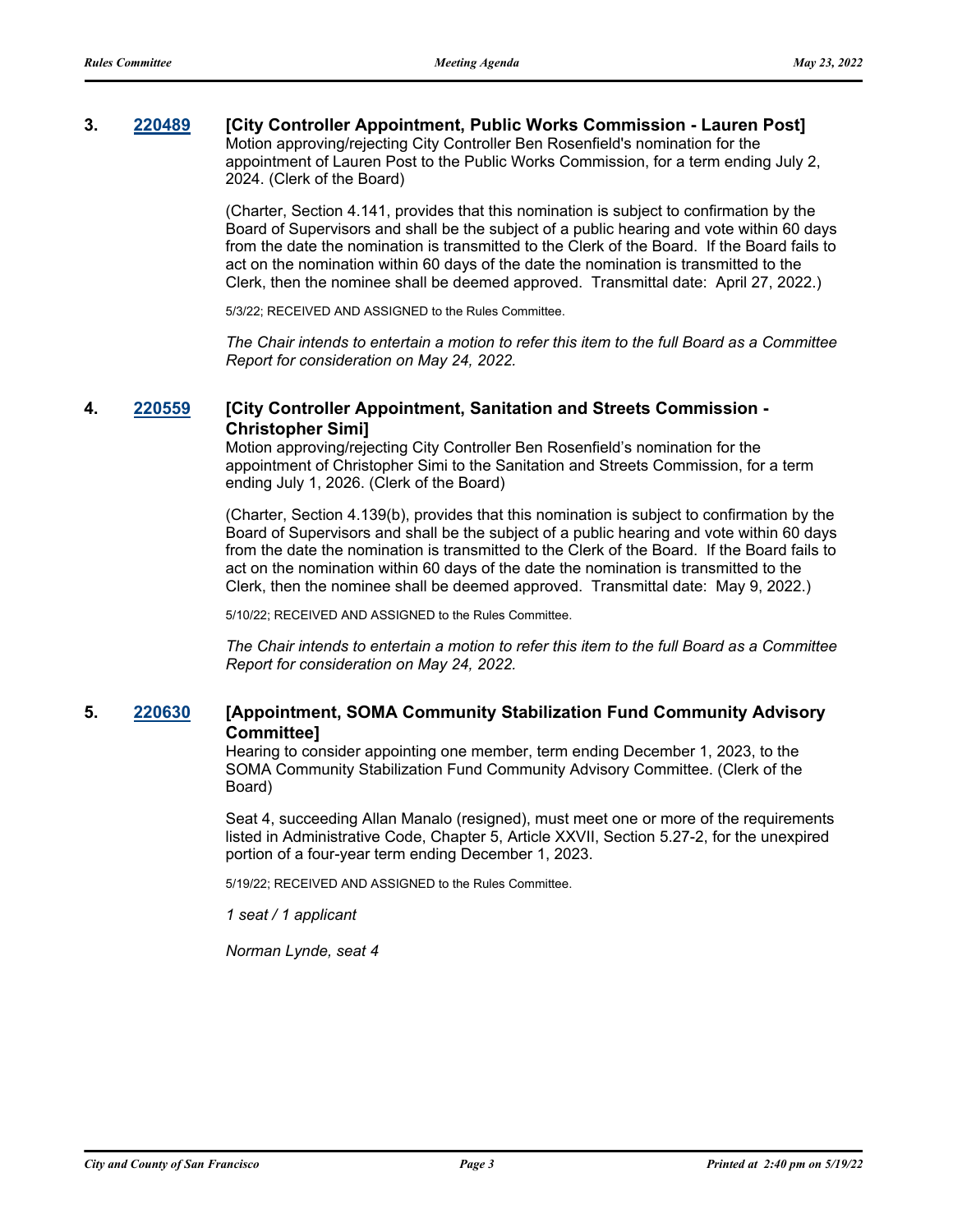### **6. [220393](http://sfgov.legistar.com/gateway.aspx?m=l&id=38585) [Administrative Code - Extension of Shelter Monitoring Committee] Sponsor: Mayor**

Ordinance amending the Administrative Code to extend the expiration date of the Shelter Monitoring Committee from July 1, 2022, to July 1, 2027. (Public Health Department)

4/12/22; ASSIGNED UNDER 30 DAY RULE to the Rules Committee.

4/27/22; REFERRED TO DEPARTMENT.

*The Chair intends to entertain a motion to refer this item to the full Board as a Committee Report for consideration on May 24, 2022.*

# **ADJOURNMENT**

*NOTE: Pursuant to Government Code Section 65009, the following notice is hereby given: if you challenge, in court, the general plan amendments or planning code and zoning map amendments described above, you may be limited to raising only those issues you or someone else raised at the public hearing described in this notice, or in written correspondence delivered to the Board of Supervisors at, or prior to, the public hearing.*

# **LEGISLATION UNDER THE 30-DAY RULE**

*NOTE: The following legislation will not be considered at this meeting. Board Rule 3.22 provides that when an Ordinance or Resolution is introduced which would CREATE OR REVISE MAJOR CITY POLICY, the Committee to which the legislation is assigned shall not consider the legislation until at least thirty days after the date of introduction. The provisions of this rule shall not apply to the routine operations of the departments of the City or when a legal time limit controls the hearing timing. In general, the rule shall not apply to hearings to consider subject matter when no legislation has been presented, nor shall the rule apply to resolutions which simply URGE action to be taken.*

### **[220427](http://sfgov.legistar.com/gateway.aspx?m=l&id=38619) [Administrative Code - County Veterans Service Officer Role and Duties] Sponsor: Safai**

Ordinance amending the Administrative Code to place the County Veterans Service Officer ("Officer") under the Department of Disability and Aging Services (DAS) rather than the Department of Administrative Services; give the Director of the DAS authority to nominate the Officer; update annual reporting requirements of the Officer to the Board of Supervisors and Mayor; and provide administrative support to the Veterans' Affairs Commission.

4/19/22; ASSIGNED UNDER 30 DAY RULE to the Rules Committee.

4/27/22; REFERRED TO DEPARTMENT.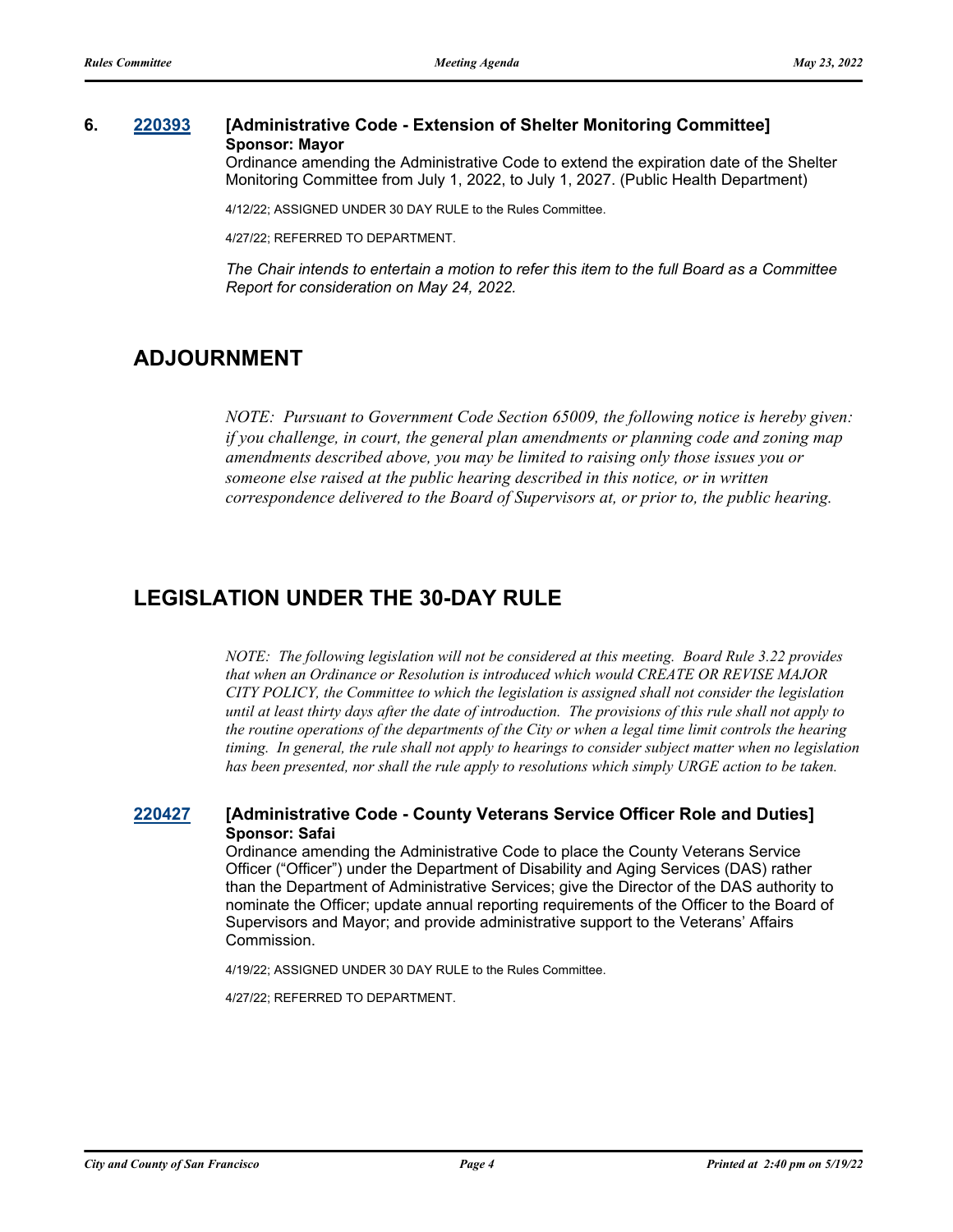### **[220535](http://sfgov.legistar.com/gateway.aspx?m=l&id=38727) [Charter Amendment - Homelessness Oversight Commission] Sponsors: Safai; Walton**

Charter Amendment (First Draft) to amend the Charter of the City and County of San Francisco to create the Homelessness Oversight Commission ("Commission") to oversee the Department of Homelessness and Supportive Housing; to provide that the Commission lacks jurisdiction to approve or disapprove criteria used to ascertain eligibility or priority for programs and services, where such criteria are required as a condition of funding; and to require the Board of Supervisors to adopt an ordinance amending the Municipal Code to provide that the Commission shall appoint the members of the Local Homeless Coordinating Board and the Shelter Monitoring Committee, and requiring those bodies to advise the Commission, and to require the Our City, Our Home Oversight Committee to advise the Commission and the Health Commission, in lieu of advising the Mayor and the Board of Supervisors, on administration of the Our City, Our Home Fund and on monies appropriated from the Fund; at an election to be held on November 8, 2022.

5/10/22; ASSIGNED UNDER 30 DAY RULE to the Rules Committee.

## **[220539](http://sfgov.legistar.com/gateway.aspx?m=l&id=38731) [Campaign and Governmental Conduct Code - Behested Payments Exception]**

#### **Sponsor: Peskin**

Ordinance amending the Campaign and Governmental Conduct Code to modify the rules concerning behested payments, by excepting solicitations made under programs to solicit, request, and contractually obligate charitable donations of volunteer time and/or money from interested parties to nonprofit organizations or public schools through public, competitively procured contract solicitations and/or program contract requirements, where the program was in existence as of January 23, 2022, or if the program is specifically authorized by ordinance.

5/10/22; ASSIGNED UNDER 30 DAY RULE to the Rules Committee.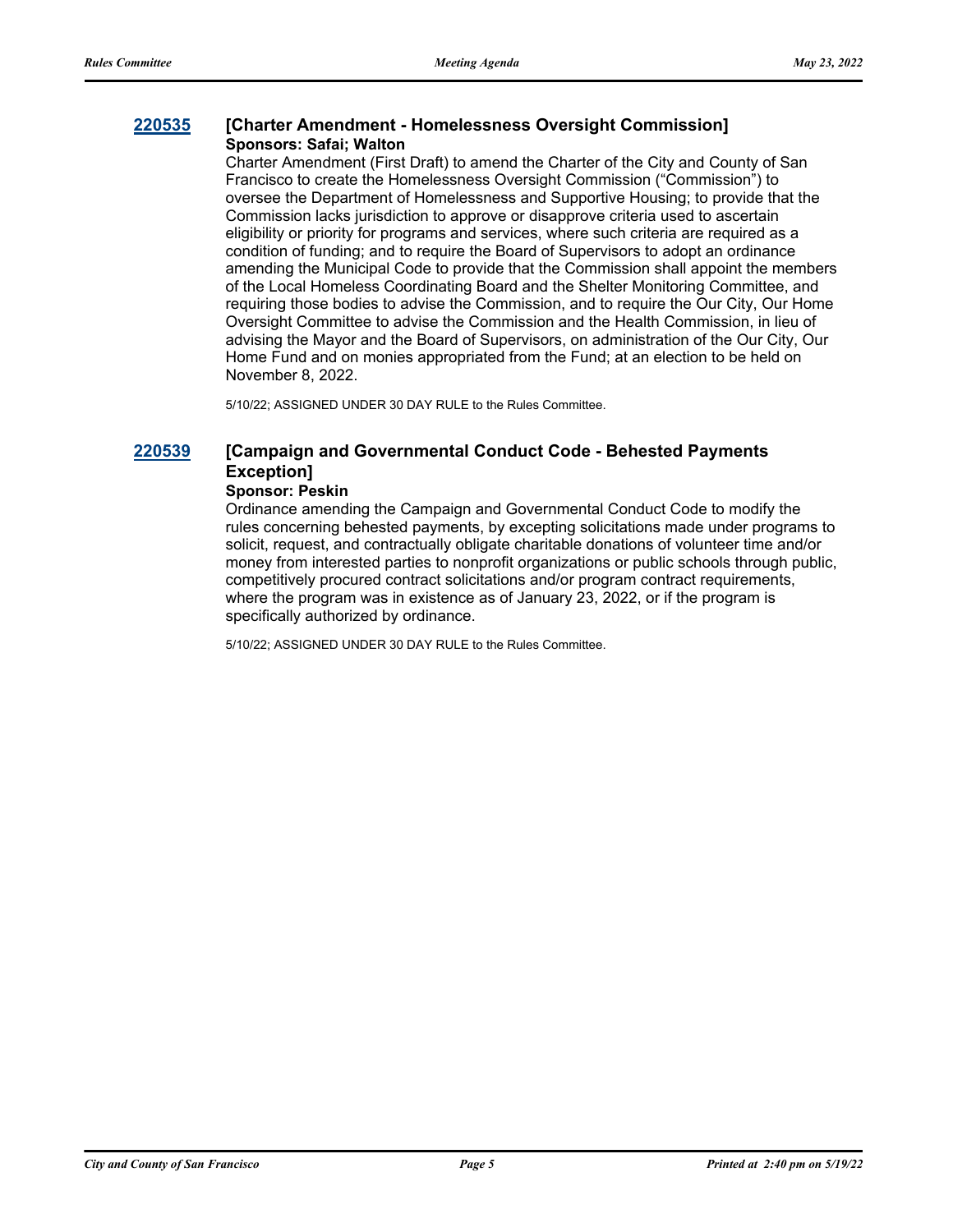#### **Agenda Item Information**

Each item on the Consent or Regular agenda may include the following documents:

1) Legislation

2) Budget and Legislative Analyst report

3) Department or Agency cover letter and/or report

4) Public correspondence

These items are available for review at City Hall, 1 Dr. Carlton B. Goodlett Place, Room 244, Reception Desk or at https://sfbos.org/legislative-research-center-lrc.

#### **Meeting Procedures**

The Board of Supervisors is the legislative body of the City and County of San Francisco. The Board has several standing committees where legislation is the subject of hearings at which members of the public are urged to testify. The full Board does not hold a second public hearing on measures which have been heard in committee.

Board procedures do not permit: 1) persons in the audience to vocally express support or opposition to statements by Supervisors or by other persons testifying; 2) ringing and use of cell phones, pagers, and similar sound-producing electronic devices; 3) bringing in or displaying signs in the meeting room; and 4) standing in the meeting room. Each member of the public will be allotted the same maximum number of minutes to speak as set by the President or Chair at the beginning of each item or public comment, excluding City representatives; except that public speakers using interpretation assistance will be allowed to testify for twice the amount of the public testimony time limit. If simultaneous interpretation services are used, speakers will be governed by the public testimony time limit applied to speakers not requesting interpretation assistance. Members of the public who want a document displayed should provide in advance of the meeting to the Clerk of the Board (bos.legislation@sfgov.org), clearly state such during testimony, and subsequently request the document be removed when they want the screen to return to live coverage of the meeting. Hard copy documents may no be shared during in-person meetings.

IMPORTANT INFORMATION: The public is encouraged to testify at Committee meetings. Persons unable to attend the meeting may submit to the City, by the time the proceedings begin, written comments regarding the agenda items. These comments will be made a part of the official public record and shall be brought to the attention of the Board of Supervisors. Written communications expected to be made a part of the official file should be submitted to the Clerk of the Board or Clerk of a Committee: 1 Dr. Carlton B. Goodlett Place, Room 244, San Francisco, CA 94102. Communications which are not received prior to the hearing may be delivered to the Clerk of the Board or Clerk of the Committee and will be shared with the Members.

COPYRIGHT: All system content that is broadcasted live during public proceedings is secured by High-bandwidth Digital Content Protection (HDCP), which prevents copyrighted or encrypted content from being displayed or transmitted through unauthorized devices. Members of the public who wish to utilize chamber digital, audio and visual technology may not display copyrighted or encrypted content during public proceedings.

AGENDA PACKET: Available on the internet at https://www.sfbos.org/meetings. Meetings are cablecast on SFGovTV, the Government Channel, at www.sfgovtv.org or Cable Channels 26, 78 or 99 (depending on your provider). For USB copies call (415) 554-4188.

LANGUAGE INTERPRETERS: Language services are available in Spanish, Chinese and Filipino at all regular and special Board and Committee meetings if made at least 48 hours in advance of the meeting to help ensure availability. For more information or to request services: Contact Wilson Ng or Arthur Khoo at (415) 554-5184.

傳譯服務: 所有常規及特別市參事會會議和常務委員會會議將提供西班牙文, 中文以及菲律賓文的傳譯服務, 但必須 在會議前最少48小時作出請求, 以確保能獲取到傳譯服務. 將因應請求提供交替傳譯服務, 以便公眾向有關政府機構 發表意見. 如需更多資訊或請求有關服務, 請致電(415) 554-5184聯絡我們.

AVISO EN ESPAÑOL: Los servicios de idiomas están disponibles en español, chino, y filipino en todas las reunions regulares y reuniones especiales de la Junta, de los Comités, si se solicita por lo menos 48 horas antes de la reunión para ayudar a garantizar su disponibilidad. Para más información o solicitar servicios, por favor contactar a (415) 554-5184.

PAUNAWA: Mayroong serbisyong pang-wika sa Espanyol, Tsino at Pilipino para sa lahat ng mga regular at espesyal na pagpupulong ng Board, at Komite ng Board. Sa kasalukuyan, mayroong serbisyo sa wikang Pilipino na maaaring hilingin, 48